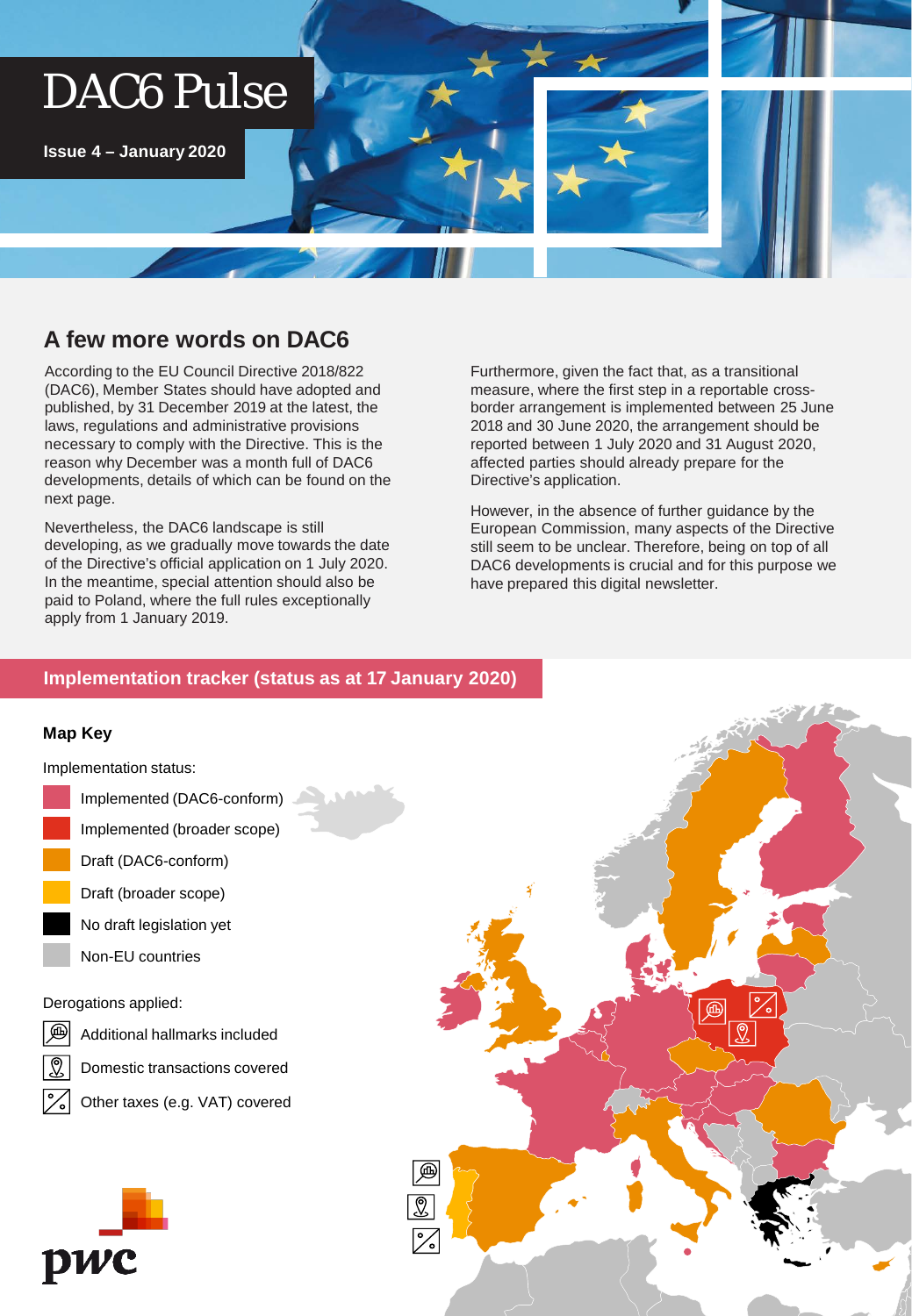#### **Latest DAC6 developments**

**Belgium:** Final law adopted by the Chamber of Representatives on 12 December 2019.

**Bulgaria:** Final law published in the State Gazette on 31 December 2019.

**Denmark:** Final law adopted by the Danish parliament on 19 December 2019.

**Estonia:** Final law adopted by the Estonian parliament on 18 December 2019.

**Finland:** Final law approved by the Finnish President on 30 December 2019.

**Germany:** Final law approved by the German Parliament on 12 December 2019.

**Ireland:** Final law approved by the Irish President on 22 December 2019.

**Latvia:** Draft bill presented in December, now pending last reading before enactment.

**Lithuania:** Order of the Head of the Tax authorities published on 20 December 2019.

**Malta:** Final law published in the State Gazette on 17 December 2019.

**Netherlands:** Final law accepted by the Parliament on 17 December 2019.

**Romania:** Draft bill published for public consultation on 9 January 2020.

**Sweden:** Swedish government published the white paper for the law's implementation in December.

**UK:** Final Regulations laid before Parliament and public consultation responses released in January.

## **Special story: The Main Benefit Test (MBT)**



#### **What is the MBT?**

Certain hallmarks may be taken into account for DAC6 reporting purposes **only** if they fulfil the so called **"Main Benefit Test"**. Namely, these hallmarks are:

- the generic hallmarks under category A;
- the specific hallmarks under category B, and
- the hallmarks C1 (b)(i), C1 (c) and C1 (d).

The MBT is irrelevant for the remaining hallmarks, meaning that, if one of these hallmarks is fulfilled, a reporting obligation is triggered irrespective whether the arrangement is tax driven.

The MBT is satisfied **only** if it can be established that the main benefit or one of the main benefits which, having regard to all relevant facts and circumstances, a person may reasonably expect to derive from an arrangement, is the obtaining of a tax advantage.

[According to a summary record prepared by the](https://ec.europa.eu/transparency/regexpert/index.cfm?do=groupDetail.groupMeetingDoc&docid=19686)

Commission Services, the MBT has the aim of filtering down which arrangements shall be reported. Furthermore, the test does not examine subjective intentions, but rather builds a reference to objective facts and circumstances.

It is noted that the presence of conditions set out in points (b)(i), (c) or (d) of category C1 hallmarks can not alone be a reason for concluding that an arrangement satisfies the MBT.



#### **How can a tax advantage be obtained?**

The Directive does not provide for a definition of the term tax advantage and as a result, the term could be interpreted broadly.

However, some jurisdictions chose to provide for such a definition as part of their national laws. For example, for the purposes of the draft UK Regulations a "tax advantage" includes:

- (i) relief or increased relief from tax;
- (ii) repayment or increased repayment of tax;
- (iii) avoidance or reduction of a charge to tax or an assessment to tax;
- (iv) avoidance of a possible assessment to tax;
- (v) deferral of a payment of tax or advancement of a repayment of tax, and
- (vi) avoidance of an obligation to deduct or account for tax, where the obtaining of the tax advantage cannot reasonably be regarded as consistent with the principles on which the relevant provisions that are relevant to the reportable cross-border arrangement are based and the policy objectives of those provisions.

A similar definition is also included in the Irish law.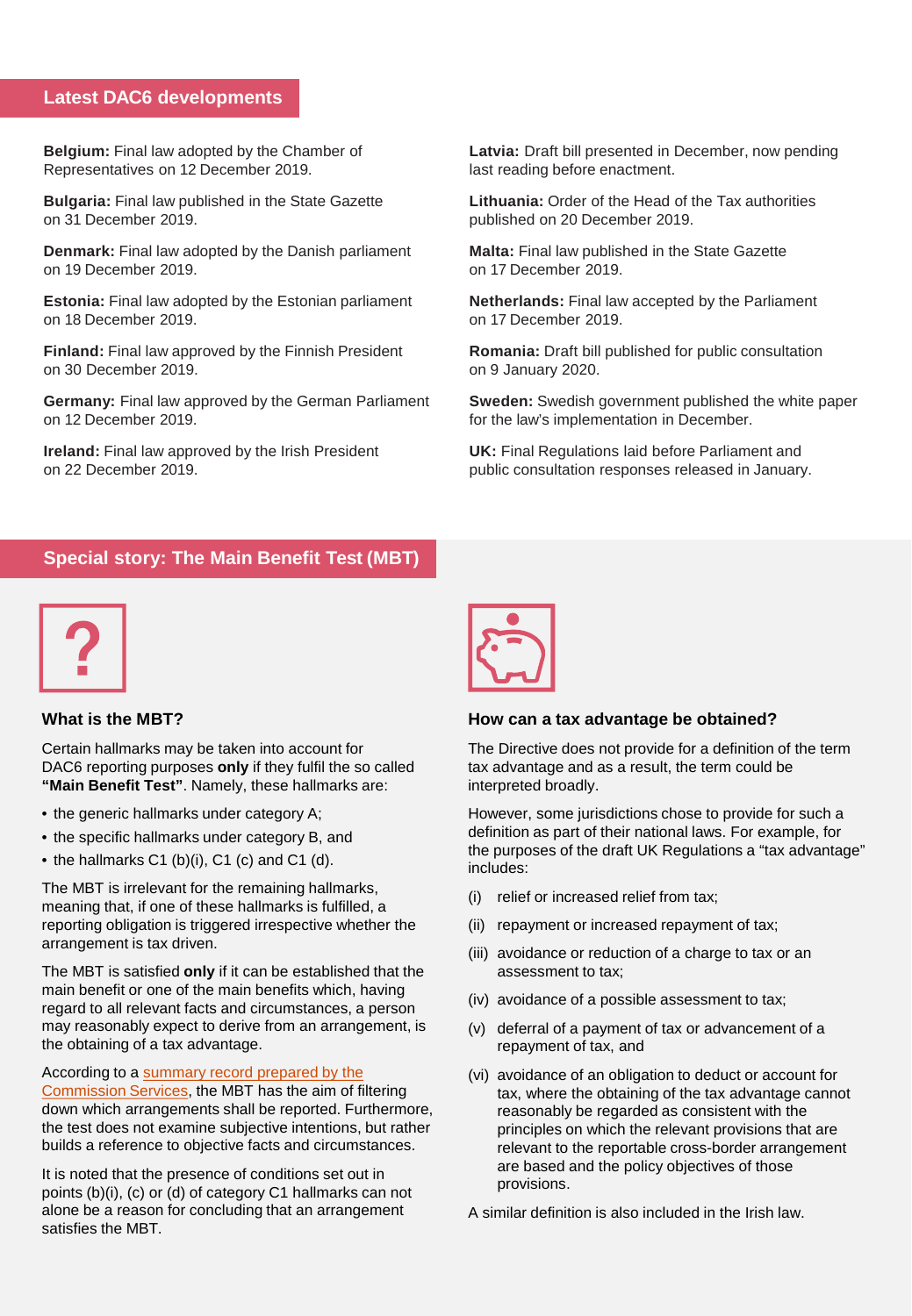

#### **Which taxes are concerned?**

With the exception of the derogating countries (see first page), the taxes to look at when examining whether there is a tax advantage seem to be those defined in Art. 2.1 and 2.2 of Directive 2011/16/EU, i.e. taxes levied by or on behalf of a Member State or its territorial or administrative subdivisions (including local authorities) with the exception of VAT, customs duties and or those excise duties covered by other Union legislation on administrative cooperation.

However, there are countries which adopted the position that the definition of "tax" is specifically extended for the purposes of the MBT, and includes any equivalent tax in a jurisdiction other than a Member State - i.e. worldwide tax advantages.



#### **What evidence is needed to prove that the MBT is not fulfilled?**

Based on the wording of the Directive, it is unclear how evidence should be brought that a tax advantage was not the main benefit of an arrangement.

Nevertheless, considering the severe penalties in the event of an infringement of the reporting obligations, the safest approach is that the taxpayer has a documented argumentation why the MBT is not fulfilled.

#### **How is the MBT applied?**

#### **Step 1:**  Check the existence of one of the hallmarks under Category A, B or C1 (b)(i), C1 (c) and C1 (d). If one of these hallmarks is not present, then there is no need for the MBT to be applied.

#### **Step 2:**  Identify the tax advantage by comparing the

current arrangement with the next most likely alternative (i.e. the most straightforward arrangement that the taxpayer could implement in such a situation).

**Step 3:**  Identify all other non-tax benefits of the arrangement.

#### **Step 4:**

Compare the tax advantage with the non-tax benefits of the arrangement. The test can be determined based on qualitative and quantitative measures considering the value of the expected tax advantage compared to the value of any other benefits likely to be enjoyed.

#### **Useful links**

#### [DAC6: The EU Directive on cross-border tax](https://www.pwc.com/gx/en/services/tax/tax-policy-administration/dac6-eu-directive-on-cross-border-tax-arrangements.html)  arrangements

[Mandatory automatic exchange of information in](https://www.pwc.lu/en/tax/docs/pwc-mandatory-automatic-exchange-information.pdf)  the field of taxation for reportable cross-border **arrangements** 

[Time to share \(PwC UK\)](https://www.taxadvisermagazine.com/article/time-share)

[Hallmark of the month: E3](https://www.pwc.nl/nl/assets/documents/DAC6/DAC6%20Pulse%20-%20November%202019%20-Issue%202%20-%20Hallmark%20of%20the%20month.pdf)

[PwC's DAC6 Compare Tool](https://www.youtube.com/watch?v=B131cA9bBvs&feature=emb_title)

#### **How can PwC help you**

Our team combines experts in tax, people, processes, data and technology. By bringing these different skill sets together, we can help you and your organization understand DAC6, and the broader tax policy context, and implement effective controls and processes to ensure all reportable cross-border arrangements are proactively identified and managed.

Furthermore, we have developed a **DAC6 Smart Reporting tool** that makes use of technology to ensure DAC6 compliance, while keeping costs under control. Find out more [here](https://store.pwc.ch/de/service/smartsurvey-for-dac6).